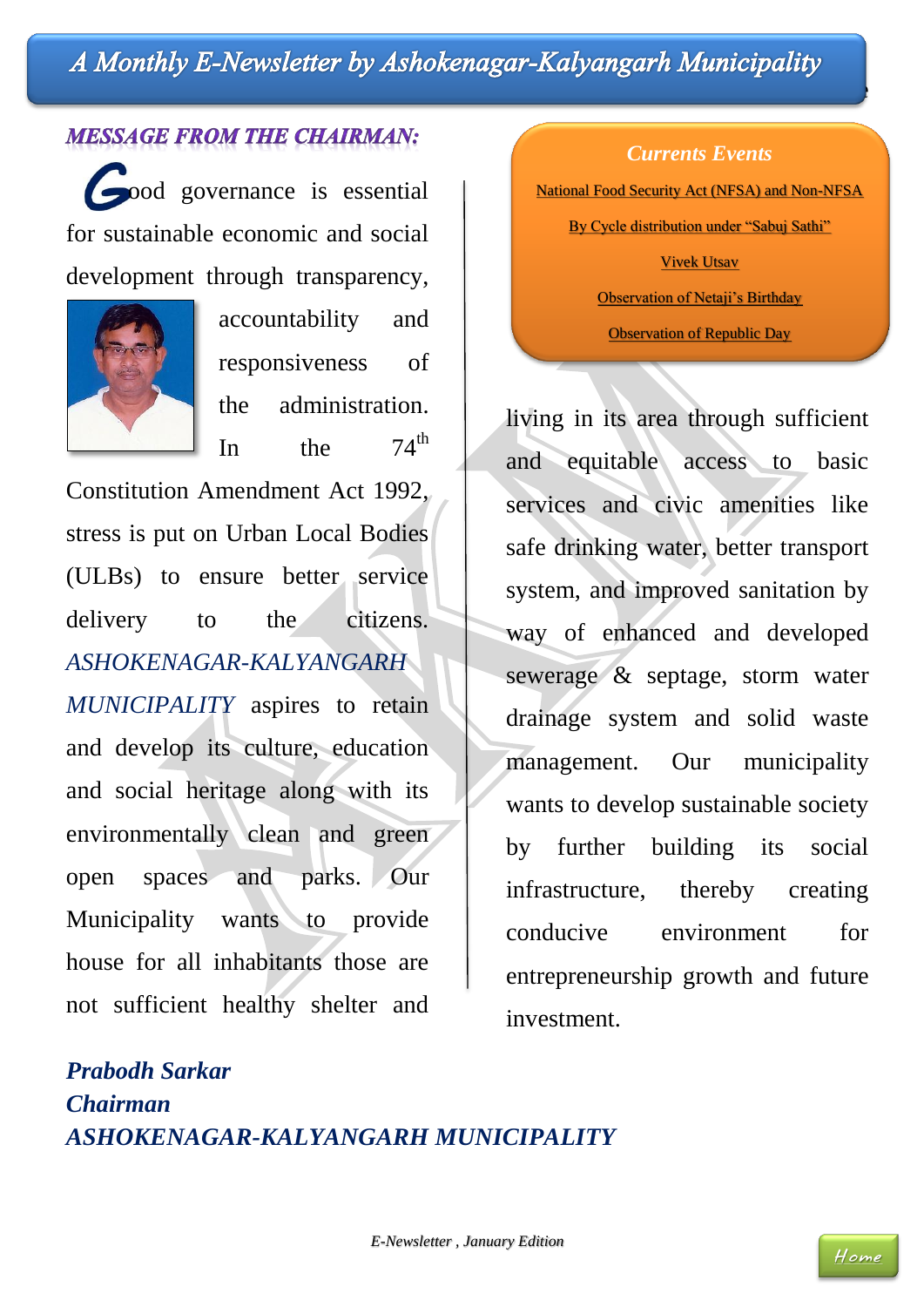## *National Food Security Act NFSA and Non-NFSA*

<span id="page-1-0"></span>Under the aforesaid programme distribution of Digital Ration Cards among 77682 nos. of beneficiaries are in progress and it is likely to be completed within a short periods.

The no. of digital ration cards received up to 19/01/2016 have been detailed herein below:-

| <b>WARD NO.</b>         | AAY            | PHH            | SPHH           | <b>RKSY-I</b>  | $RKSY-2$     | <b>TOTAL</b> |
|-------------------------|----------------|----------------|----------------|----------------|--------------|--------------|
| $\mathbf 1$             | 172            | 2542           | 3654           | 193            | 337          | 6898         |
| $\boldsymbol{2}$        | 189            | 702            | 2504           | 552            | 170          | 4117         |
| $\mathbf{3}$            | 73             | 561            | 1387           | 578            | 95           | 2694         |
| $\overline{\mathbf{4}}$ | 169            | 841            | 1128           | 270            | 489          | 2897         |
| 5                       | 120            | 1005           | 2032           | 220            | 318          | 3695         |
| $\boldsymbol{6}$        | 112            | 500            | 2681           | 624            | 163          | 4080         |
| $\overline{\bf 7}$      | 106            | 655            | 1299           | 296            | 37           | 2393         |
| $\bf 8$                 | 81             | 657            | 904            | 711            | 37           | 2390         |
| $\boldsymbol{9}$        | 235            | 1471           | 1714           | 279            | 221          | 3920         |
| ${\bf 10}$              | 231            | 803            | 1316           | 369            | 84           | 2803         |
| ${\bf 11}$              | 92             | 692            | 2022           | 379            | 154          | 3339         |
| $\bf 12$                | 79             | 318            | 501            | 626            | 99           | 1623         |
| 13                      | 132            | 2448           | 2214           | 615            | 228          | 5637         |
| ${\bf 14}$              | 140            | 609            | 568            | 573            | 79           | 1969         |
| $15\,$                  | 120            | 1267           | 1246           | $\sigma$       | 143          | 2776         |
| $16\phantom{.}$         | 50             | 306            | 493            | 529            | 347          | 1725         |
| $17\,$                  | 138            | 735            | 1066           | 498            | 500          | 2937         |
| 18                      | 39             | 500            | 773            | 539            | $42\,$       | 1893         |
| 19                      | 155            | 1074           | 2024           | $\overline{3}$ | 127          | 3383         |
| 20                      | 119            | 1349           | 1993           | 258            | 156          | 3875         |
| 21                      | 91             | 1906           | 2404           | 187            | 840          | 5428         |
| $22\,$                  | 367            | 2032           | 4436           | 104            | 354          | 7293         |
| 23                      | $\overline{0}$ | $\overline{0}$ | $\overline{0}$ | $\overline{0}$ | $\mathbf{0}$ | $\mathbf{0}$ |
| <b>TOTAL</b>            | 3010           | 22973          | 38359          | 8403           | 5020         | 77765        |

As against the aforesaid no. of ration cards the nos. of different categories distributed upto 29/01/2016 are appended hereunder:-

| $\mathbf{AAY}$ | <b>PHH</b> | <b>SPHH</b> | <b>RKSY-1</b> | <b>RKSY-2</b> |
|----------------|------------|-------------|---------------|---------------|
| 1853           | 22319      | 16542       | 6833          | 4633          |

*AAY= Antodyay Annapurna Yozana PHH= Priority House Hold SPHH= Special Priority House Hold* *RKSY-I = Razya Khadya Suraksha Yozana-I RKSY-2 = Razya Khadya Suraksha Yozana-II*